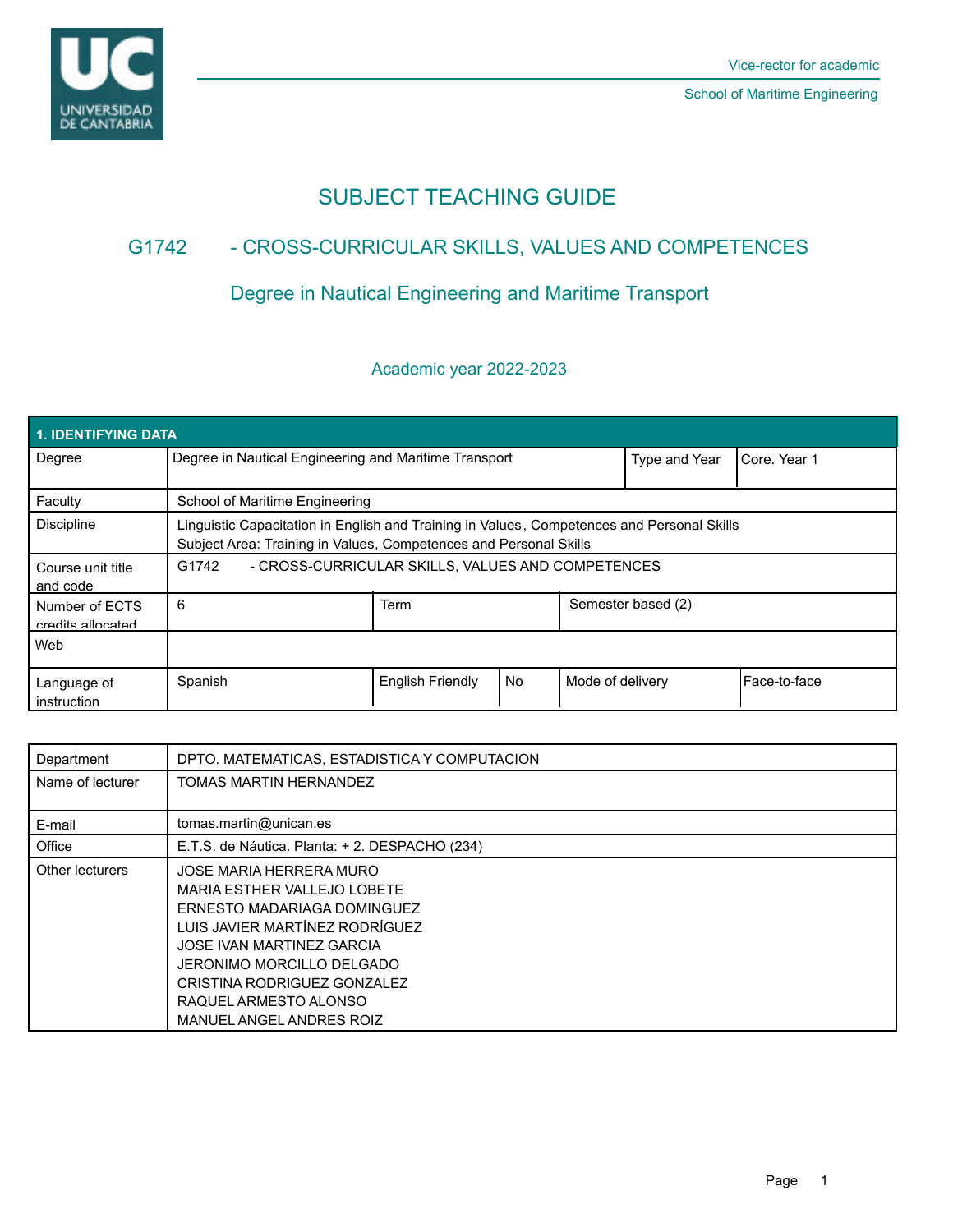

#### School of Maritime Engineering

#### **3.1 LEARNING OUTCOMES**

- Analyze critically the reliability of information in the network. Distinguish the types of information and documents and their legal status reuse. Manage and process the information ethically. Solve basic scientific problems multidisciplinary.

- Learning outcomes "Elaboración de textos científico-técnicos y presentaciones mediante el uso de LaTeX y Maxima" (Itinerary 1):

- Being able to generate a complex document or presentation with LaTeX and Maxima involved in complex mathematical expressions along with other elements such as tables, charts, indexes, animations, interactivity, etc.

- Being able to communicate (via e-mail, via the web, via a presentation, etc.) in an environment where the information to be transmitted requires the generation of material including complex mathematical expressions.

- Be able to use Maxima to address the computational problem solving whose formulation is made with mathematics as a language.

Learning outcomes "Educación ante las Emergencias" ( Itinerary 1): -

Educate the students with basic aspects of emergencies that can occur in a work environment and in an academic environment (university campus).

- Learning outcomes of "Iniciación a la Ingeniería: laboratorio de mecatrónica (Arduino, Raspberry, ...)" ( Itinerary A2):

1. Understand the fundamentals of scientific and technological disciplines through integration into mechatronics and robotics.

- 2. Know and identify on a controller board inputs, outputs, and controller.
- 3. Know in detail the basic sensors and actuators of a robotic system.
- 4. Understand the operation of a microcontroller
- 5. Evaluate the importance of Arduino as a learning tool for robotics and control .
- 6. Identify the different types of existing Arduinos
- 7. Know the most common types of shields and their functions.
- 8. Identify the basic elements of a program Arduino
- 9. Develop programs for simple control of various control circuits using Arduino .
- 10 Knowing Raspberry Pi and its basic characteristics
- 11 Managing the basics of OS Rasbpian

12 Connect Raspberry Pi to an Arduino controller

Develop simple programs in 13 Raspberry Pi to control sensors and actuators connected to Arduino.

- Learning outcomes of "Interpretación de planos y construcción de maquetas y prototipos de barcos" (Itinerary 2):

- Develop the capacity for technical analysis.

- Interpret plans of vessel shapes.
- Know and manipulate different materials, adhesives, etc.
- Development of skills of a manual nature.

- The Language Module is designed for students whose goal is to obtain a B1 level competence in speaking and writing English.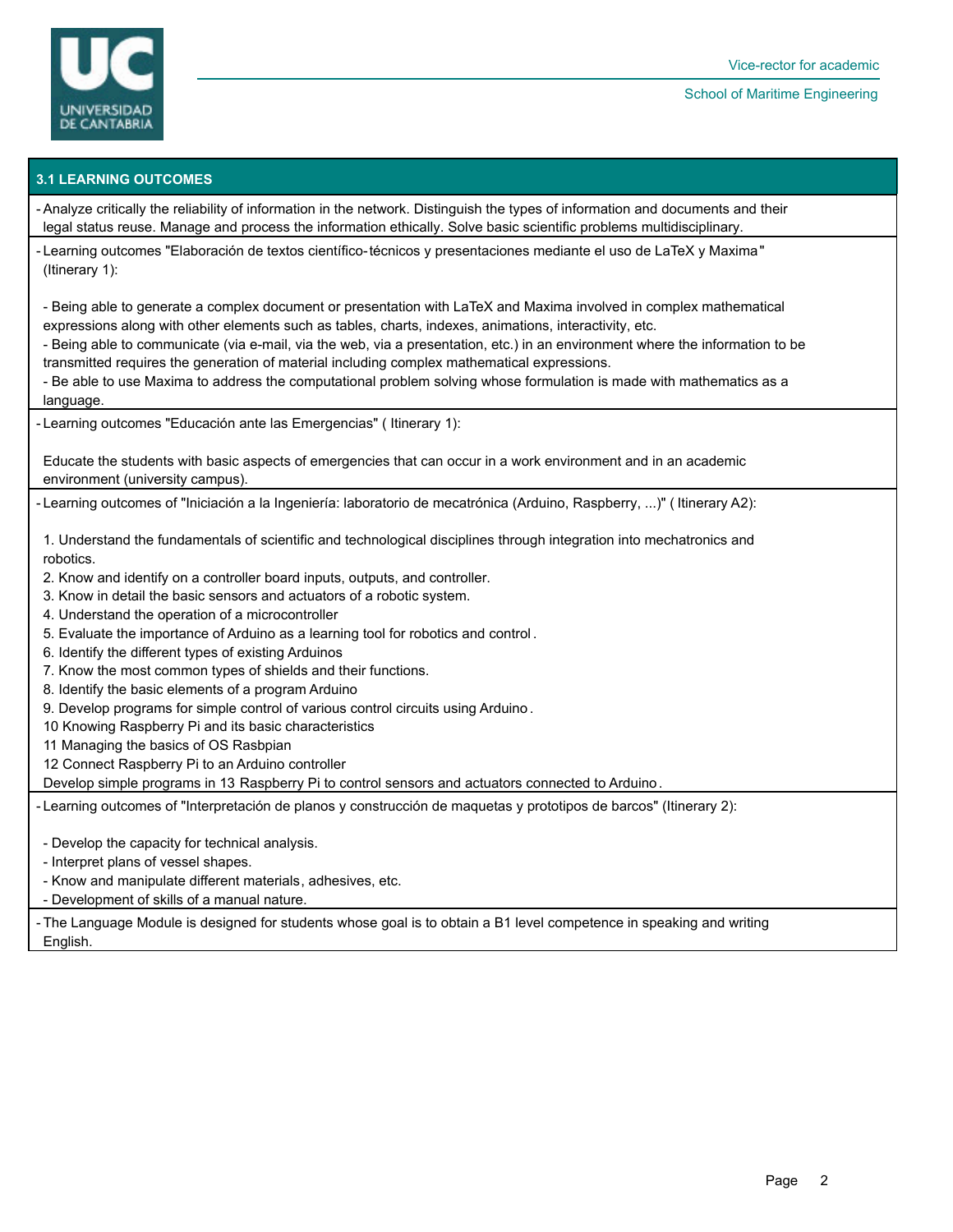

#### School of Maritime Engineering

#### **4. OBJECTIVES**

GENERAL DESCRIPTION AND OBJECTIVES:

This is a subject characterized by multidisciplinary and complementarity and which are intended to be reflected, at a basic level, English language skills, techniques for Information, Communications, Computing, Automation, Navigation and Maritime Safety.

Students enrolled in this course can choose between three possible itineraries and it is necessary to choose one. Each itinerary consists of three sub-courses of 2 credits each. The possible itineraries are:

Itinerary 1: Common Part+ Latex and Maxima + Emergencies

Itinerary 2: Common Part + Mechatronics + Maquetas

Itinerary 3: Common Part + English + Business English

Learning outcomes "Uso legítimo y multidisciplinar de la información y el conocimiento" (Common part) Analyze critically the reliability of information in the network. Distinguish the types of information and documents and their legal status reuse. Manage and process the information ethically. Solve basic scientific problems multidisciplinary.

Learning outcomes "Elaboración de textos científico- técnicos y presentaciones mediante el uso de LaTeX y Maxima " (Itinerary 1):

- Being able to generate a complex document or presentation with LaTeX and Maxima involved in complex mathematical expressions along with other elements such as tables, charts, indexes, animations, interactivity, etc.

- Being able to communicate (via e-mail, via the web, via a presentation, etc.) in an environment where the information to be transmitted requires the generation of material including complex mathematical expressions.

- Be able to use Maxima to address the computational problem solving whose formulation is made with mathematics as a language.

Learning outcomes "Educación ante las Emergencias" ( Itinerary 1):

Educate the students with basic aspects of emergencies that can occur in a work environment and in an academic environment (university campus).

Learning outcomes of "Iniciación a la Ingeniería: laboratorio de mecatrónica (Arduino, Raspberry, ...)" ( Itinerary A2):

1. Understand the fundamentals of scientific and technological disciplines through integration into mechatronics and

robotics.

2. Know and identify on a controller board inputs, outputs, and controller.

3. Know in detail the basic sensors and actuators of a robotic system.

- 4. Understand the operation of a microcontroller
- 5. Evaluate the importance of Arduino as a learning tool for robotics and control .
- 6. Identify the different types of existing Arduinos
- 7. Know the most common types of shields and their functions.
- 8. Identify the basic elements of a program Arduino

9. Develop programs for simple control of various control circuits using Arduino .

10 Knowing Raspberry Pi and its basic characteristics

- 11 Managing the basics of OS Rasbpian
- 12 Connect Raspberry Pi to an Arduino controller

Develop simple programs in 13 Raspberry Pi to control sensors and actuators connected to Arduino .

Learning outcomes of "Interpretación de planos y construcción de maquetas y prototipos de barcos" (Itinerary 2):

- Develop the capacity for technical analysis.

- Interpret plans of vessel shapes.
- Know and manipulate different materials, adhesives, etc.
- Development of skills of a manual nature.

The Language Module is designed for students whose goal is to obtain a B1 level competence in speaking and writing English.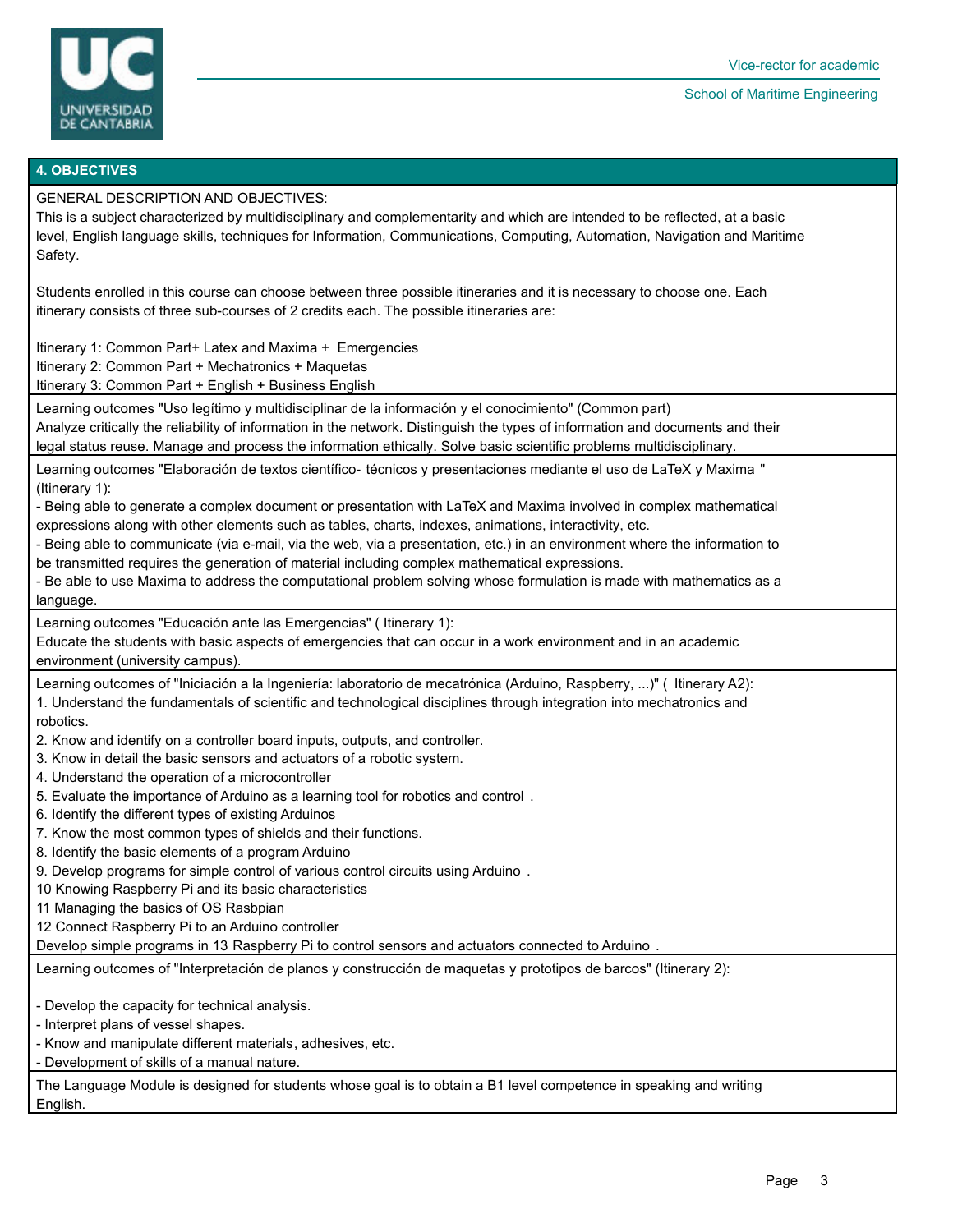

|                 | <b>6. COURSE ORGANIZATION</b>                                                                                                                                                                                                                                                                                                                                                                                                                                                                                                                                                                                                                                                                                                                                                             |  |  |  |  |
|-----------------|-------------------------------------------------------------------------------------------------------------------------------------------------------------------------------------------------------------------------------------------------------------------------------------------------------------------------------------------------------------------------------------------------------------------------------------------------------------------------------------------------------------------------------------------------------------------------------------------------------------------------------------------------------------------------------------------------------------------------------------------------------------------------------------------|--|--|--|--|
| <b>CONTENTS</b> |                                                                                                                                                                                                                                                                                                                                                                                                                                                                                                                                                                                                                                                                                                                                                                                           |  |  |  |  |
| 11              | "Uso legítimo y multidisciplinar de la información y el conocimiento" (common part):                                                                                                                                                                                                                                                                                                                                                                                                                                                                                                                                                                                                                                                                                                      |  |  |  |  |
|                 | 1. "Uso legítimo de la información": How to critically analyze web content to the study. Distinguishing between types<br>of information and documents. How to select and evaluate scientific information. Using the information gathered. How<br>to avoid plagiarism and to respect and promote the creation. Citing literature and reference documents. How to prepare<br>and submit papers.                                                                                                                                                                                                                                                                                                                                                                                             |  |  |  |  |
|                 | 2. "Uso multidisciplinar del conocimiento": Computational resolution of navigational and scientifics problems:<br>Astronomical positioning. Newton's law of cooling. Harmonic motion. Kepler's laws and Universal Gravitation.<br>Ecosystems. etc.                                                                                                                                                                                                                                                                                                                                                                                                                                                                                                                                        |  |  |  |  |
| 2               | "Elaboración de textos científico-técnicos y presentaciones mediante el uso de LaTeX y MAXIMA" (Itinerary 1):<br>1. Working environment (WinEdt and miktex). Tex files, .aux, .log, etc. LaTeX document types and design. LaTeX<br>sources. LaTeX structures: lists, boxes, paragraphs, tables, etc. 2. Mathematical expressions in LaTeX: formulas,<br>fractions, matrices, etc. 3. Definition of macros in LaTeX and use. Inclusion of graphics and color in LaTeX. References<br>in LaTeX. Creating indexes and bibliographies (makeindex and BibTeX). 4. Design of presentations with LaTeX (beamer<br>package). 5. The working environment MAXIMA. MAXIMA as a tool for exploration in Mathematics. 6. Generation 2D<br>and 3D graphics with MAXIMA. 7. MAXIMA programming language. |  |  |  |  |
|                 | "Iniciación a la Ingeniería: Laboratorio de mecatrónica (Arduino, Raspberri, )" (Itinerary 2):                                                                                                                                                                                                                                                                                                                                                                                                                                                                                                                                                                                                                                                                                            |  |  |  |  |
|                 | 1. Introduction 2. Background and basic concepts in robotics and control 3. Control Systems 4. Arduino: Plates and<br>Shields 5. Arduino programming language 6. Practical exercises with Arduino: controlling sensors and actuators 7.<br>Raspberry Pi: features and basic operation 8. Connecting Arduino with Raspberry 9. Practical exercises to control<br>Arduino through Raspberry Pi                                                                                                                                                                                                                                                                                                                                                                                              |  |  |  |  |
| 3               | "Educación ante las Emergencias" (Itinerary 1):                                                                                                                                                                                                                                                                                                                                                                                                                                                                                                                                                                                                                                                                                                                                           |  |  |  |  |
|                 | 1. Module of fire prevention, evaluation, performance and evacuation of buildings and workplaces: Self-protection plans<br>of buildings. Location of fire-fighting devices. Types and sources of ignition. Signs of emergency and alarm. Protocols<br>in fire case. Escape routes in case of emergency.<br>2. Module on adoption of minimum standard of competence in first aid: Structure and functions of the human body.<br>Rating the victim. Injuries and a rugged transport. Evaluating an emergency situation. Knowledge of the resources<br>available on campus or in the workplace.<br>3. Module security emergencies: Bomb threats. Riots.<br>Crowd control. Collective panic terrorist acts. Actions in the event of collapse or explosion. Civil protection.                  |  |  |  |  |
|                 | "Interpretación de planos y construcción de maquetas y prototipos de barcos" (Itinerary 2):                                                                                                                                                                                                                                                                                                                                                                                                                                                                                                                                                                                                                                                                                               |  |  |  |  |
|                 | Develop the capacity for technical analysis. Interpret plans of vessel shapes. Know and manipulate different materials,<br>adhesives, etc. Development of skills of a manual nature.                                                                                                                                                                                                                                                                                                                                                                                                                                                                                                                                                                                                      |  |  |  |  |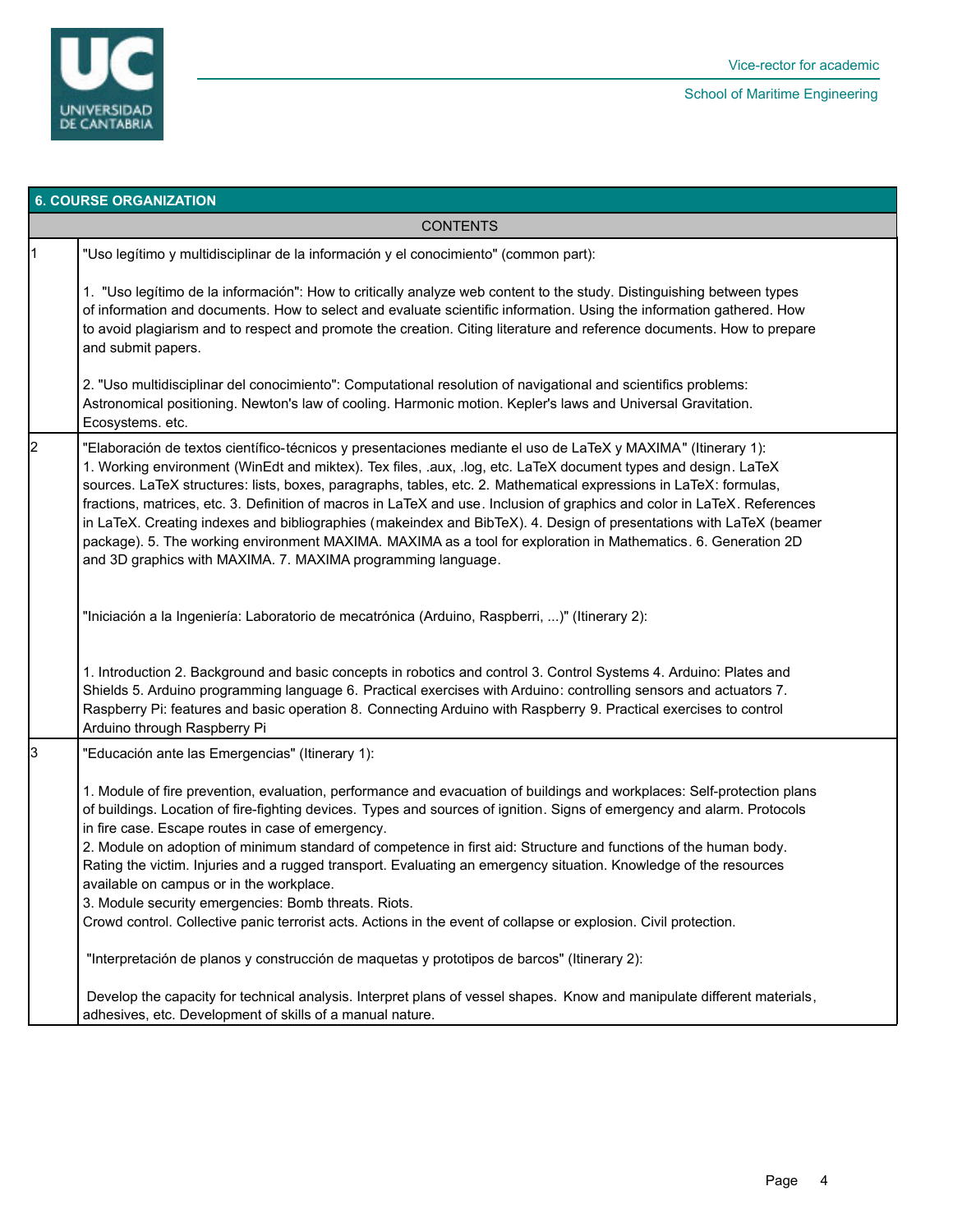

School of Maritime Engineering

| 4 | "Business English" topics (Itinerary 3):                                             |
|---|--------------------------------------------------------------------------------------|
|   | - Within the Company profiles section topics:                                        |
|   | - The working day                                                                    |
|   | - Online communication                                                               |
|   | - Company growth                                                                     |
|   | - Company culture                                                                    |
|   | - Describing statistics.                                                             |
|   | - Company finances                                                                   |
|   | - Investments                                                                        |
|   | - Starting up                                                                        |
|   | "General English" topics (Itinerary 3):                                              |
|   | Review / grammatical explanation and further oral practice of the following areas *: |
|   | - Tenses (especially past and the future);                                           |
|   | - Comparative structures;                                                            |
|   | - Conditional structures;                                                            |
|   | - Reported Speech;                                                                   |
|   | - "Modal verbs":                                                                     |
|   | - "Used to" and "would";                                                             |
|   | - the passive voice;                                                                 |
|   | - Relative pronouns;                                                                 |
|   | - Linking words: Contrast and Result.                                                |
|   | We practice the following styles:                                                    |
|   | - short story;                                                                       |
|   | - Informal letters and emails;                                                       |
|   | - "Transactional letters";                                                           |
|   | - Essays;                                                                            |
|   | - Descriptions.                                                                      |

| 7. ASSESSMENT METHODS AND CRITERIA                                                                                                 |               |             |           |       |  |  |  |
|------------------------------------------------------------------------------------------------------------------------------------|---------------|-------------|-----------|-------|--|--|--|
| Description                                                                                                                        | <b>Type</b>   | Final Eval. | Reassessn | $\%$  |  |  |  |
| Continuous assessment                                                                                                              | <b>Others</b> | <b>No</b>   | No.       | 50,00 |  |  |  |
| Questionnaires                                                                                                                     | <b>Others</b> | No.         | Yes       | 50,00 |  |  |  |
| 100,00<br><b>TOTAL</b>                                                                                                             |               |             |           |       |  |  |  |
| <b>Observations</b>                                                                                                                |               |             |           |       |  |  |  |
| In order to pass the course you will need evidence of a higher class attendance 70%.                                               |               |             |           |       |  |  |  |
| Observations for part-time students                                                                                                |               |             |           |       |  |  |  |
| Part-time students will have facilities to carry out certain tests electronically, except for those that require their attendance. |               |             |           |       |  |  |  |